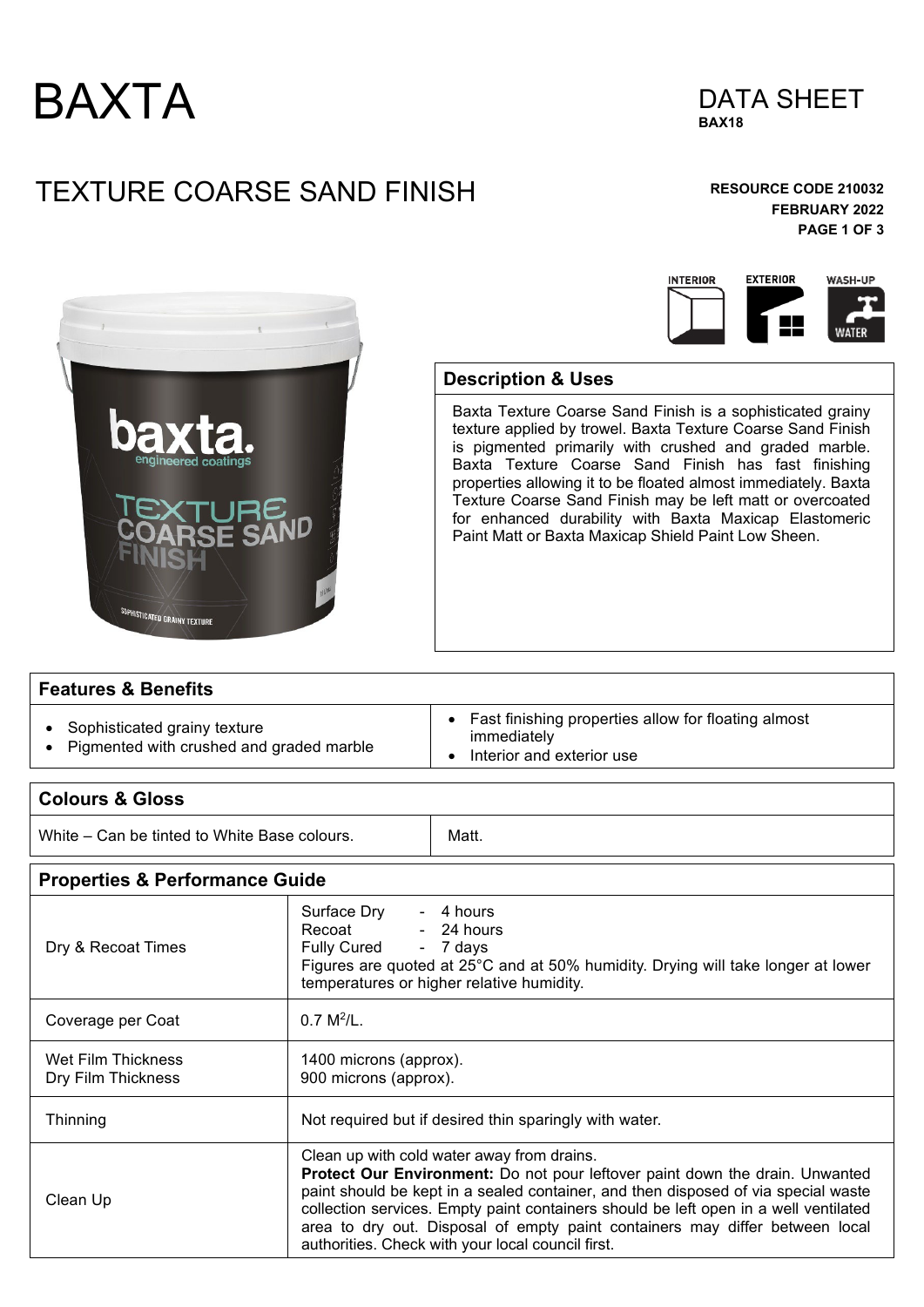



## TEXTURE COARSE SAND FINISH **RESOURCE CODE 210032**

**FEBRUARY 2022 PAGE 2 OF 3** 

#### **Recommended Substrate Conditions & Preparation**

**Work Area**: Care should be taken to keep product off windows and adjacent surfaces that are not to be coated, as product can be very difficult to remove once allowed to dry. Use drop sheets to cover surroundings surfaces. Ensure air movement and ventilation while painting. Keep doors and windows open.

**Substrate Condition**: Baxta Texture Coarse Sand Finish may be applied to a wide variety of suitably prepared surfaces including off-form concrete, cement rendered fair-faced flush-jointed concrete block and brickwork, CFC, tiltup and pre-cast concrete, and paper-faced plasterboard. The substrate must not be subjected to continual wetting or hydrostatic pressure. Surface preparation is the responsibility of the Builder, Renovator or Main Contractor and the Applicator. To achieve the indicated performance, application must be carried out according to Baxta's recommendation. For tilt-up and pre-cast concrete panels, Baxta Concrete Solvent Primer must be applied prior to application.

**Surface Prep**: Ensure the surface is clean and dry. All substrates must be free of dirt, grease, oil, mould, release agents, bondbreakers or any other contaminants that may interfere with adhesion. Fresh cementitious substrates should be left for a minimum 28 days before coating. There must be less than 15% moisture content in the surface at the time of coating to ensure optimum coating performance. The substrate must not be subjected to continual wetting or hydrostatic pressure. All substrates must be installed as per manufacturers' specifications prior to application.

#### **Application Guide**

Stir contents thoroughly with a power stirrer before use.

Baxta Texture Coarse Sand Finish is applied in 1 coat by stainless steel trowel to a correctly prepared and primed surface then finished using a red plastic trowel.

Baxta Texture Coarse Sand Finish can be finished with a red plastic trowel almost immediately after application.

If Baxta Texture Coarse Sand Finish is used as the final coat in a 'matt' system, consistency of colour between different drums and/or batches cannot be guaranteed. Topcoating with Baxta Maxicap Elastomeric Paint Matt or Baxta Maxicap Shield Paint Low Sheen.

Freshly applied material must be protected from frosts and rain for a minimum of forty-eight (48) hours.

Application **should not** be carried out if the air temperature or the substrate temperature is below 10ºC or above 35ºC or when humidity is very high. The temperature must not fall below 10ºC during the drying process.

In exterior application avoid painting when dew or rain is likely.

#### **Additional Data**

Available in 15 litre (22.5 Kg) containers.

Check colour is correct before applying. Manufacturer and distributor will accept no liability once product has been applied. For large projects box (or mix) pails to ensure colour consistency.

Avoid exposure to steam and condensation for 48 hours after application of final coat.

Leave 7 days after application of final coat before washing. Wash using a sponge or soft cloth with warm water and mild detergent. Avoid harsh scrubbing and strong household cleaners.

Not suitable for horizontal roofs, ponds or walk-on surfaces.

Containers must be secured and stored upright during transit.

Containers must not be exposed to excessive heat or cold.

Store in a secure, cool and well ventilated place. Keep container tightly closed.

Do not use for any other purpose other than as specified.

#### **Manufacturers Comment**

This product has been designed as part of a totally integrated coating system. Failing to follow application instructions or use with other manufacturer's product, could result in detrimental effects on product performance for which Baxta Industries Pty Ltd cannot be held responsible.